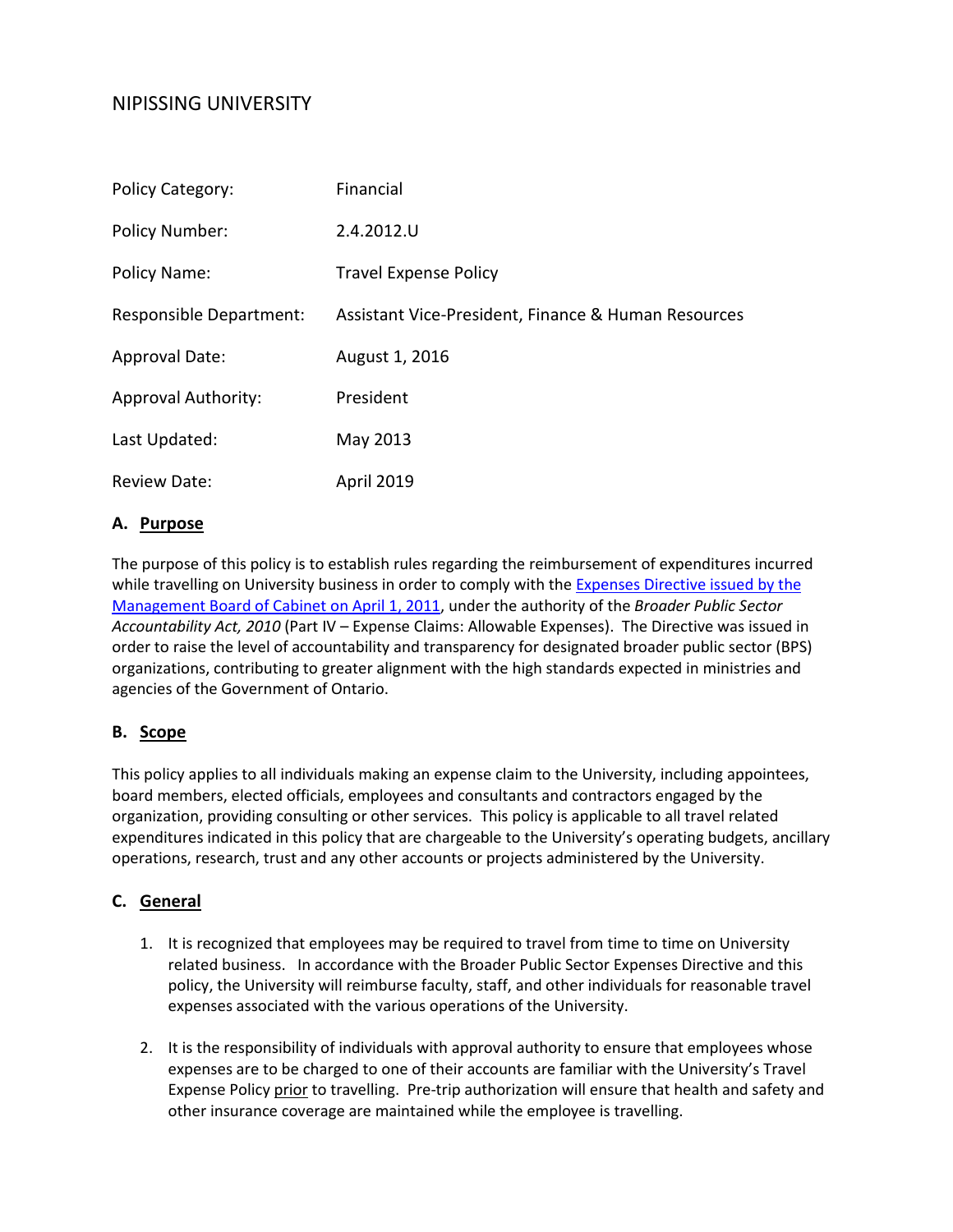- 3. Only expenses related to the University business are covered by this policy and expenses of a personal nature will not be reimbursed. Some examples of common ineligible expenses include personal entertainment, sight-seeing and side trips. Expenses for a spouse or other individual accompanying the employee will not be reimbursed.
- 4. All travel is paid on a "reimbursement basis" and employees are required to provide some means of payment at the time of booking (or ticketing). In this regard, an AMEX corporate credit card is available for University faculty and staff. Details regarding the University's AMEX [corporate credit card](http://www.nipissingu.ca/departments/finance-administration-and-capital-investments-vice-president/Pages/American-Express-Credit-Card-Application.aspx) are available from the Senior Manager, Finance. Employees are personally responsible for all charges made against their AMEX corporate credit card and the University will reimburse travelers for all monies owing upon the timely submission of an approved Statement of Expense Form.
- 5. Employees must ensure that the most economical method of transportation is used when travelling and should take into consideration factors such as costs, time constraints, itinerary, etc. Employees are encouraged to consider tele/video/web conferencing where possible.
- 6. Where sponsors or funding agencies have their own travel expense policies and do not refer to the University's internal policies, the policies of these bodies will have precedence over the University's polices provided that the University has agreed to this arrangement in advance. If sponsors or funding agencies do not have specific travel expense policies or if certain matters are not included in their policies, then Nipissing University's Travel Expense Policy will prevail.
- 7. Employees must understand the external guidelines that must be followed prior to approving travel expenses funded by external agencies. Employees should review the agency's policy guide book or terms of contract and contact the Provost and Vice-President, Academic and Research, Assistant Vice-President, Finance and Human Resources or the Senior Manager, Finance for clarity when uncertainty surrounding the policy exists.
- 8. Where all or a portion of travel expenses are to be paid by a third party, the employee or his/her supervisor should provide appropriate details to the Finance Office – Accounts Receivable who will prepare and forward a University invoice to the funding agency.

## **D. Definitions**

*"Employee(s)"* refers to any person, including volunteers, agents, appointees, board members, faculty, staff and organizations, eligible for reimbursement under this policy.

## **E. Policy**

## **1. Travelling on University business**

- i. When travelling on University business, employees are expected to:
	- a. Acquire prior approval from their supervisor for the trip.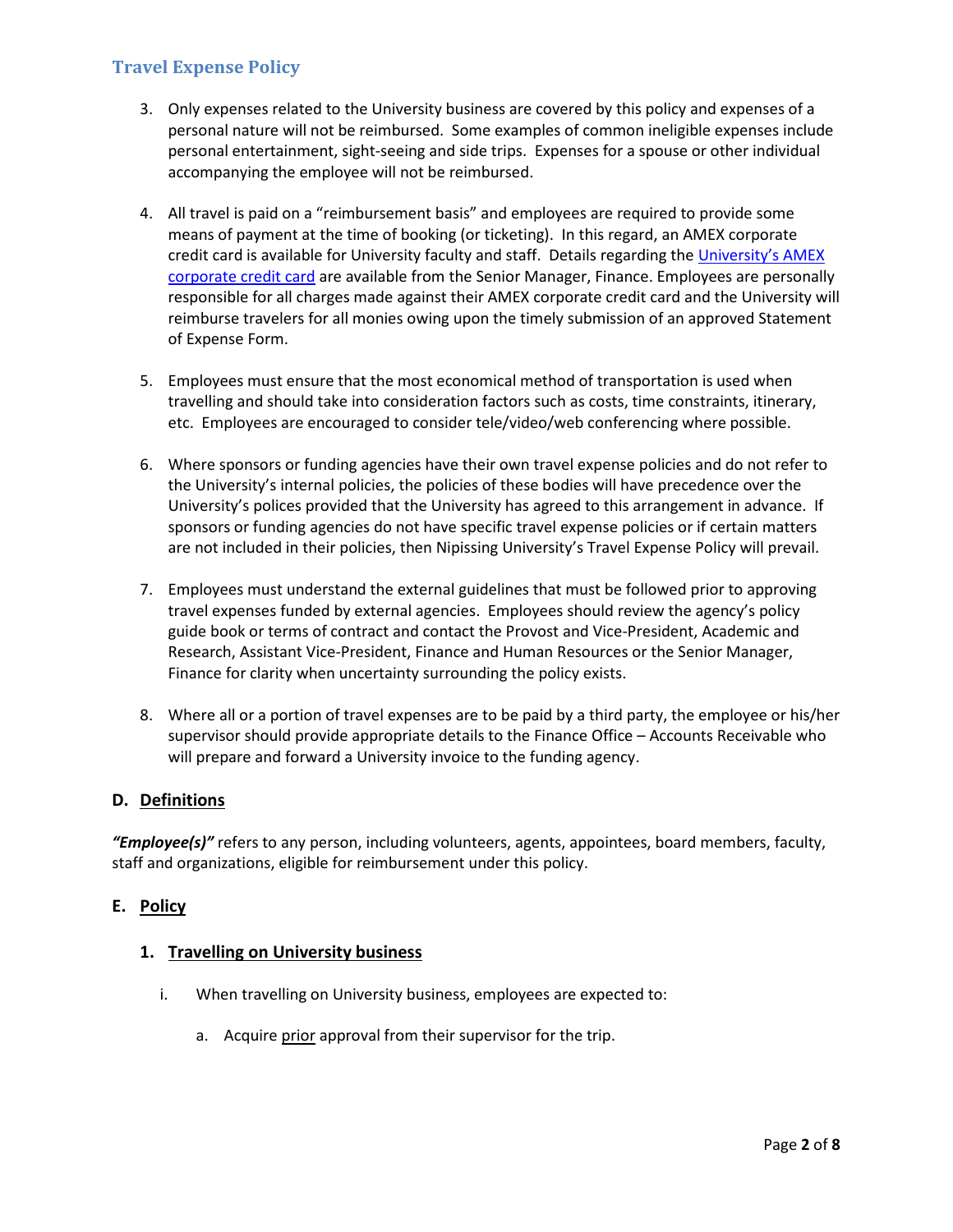- b. Faculty travelling for conferences funded from their Professional Expense Reimbursement fund (PER) must complete a ["Pre-Authorization for Faculty Travel"](http://www.nipissingu.ca/departments/finance-administration-and-capital-investments-vice-president/Pages/Forms.aspx) form and have prior approval from their respective Dean.
- c. Administrative staff travelling for professional development conferences related to their field of specialization must complete an ["Application for Administrative Professional](http://www.nipissingu.ca/departments/finance-administration-and-capital-investments-vice-president/Pages/Forms.aspx)  [Development Funds"](http://www.nipissingu.ca/departments/finance-administration-and-capital-investments-vice-president/Pages/Forms.aspx) form and have prior approval from their supervisor with approval authority in accordance with the University's Approval Authority Policy. The form also requires approval by the Senior Manager, Human Resources.
- d. All other business travel (i.e. administrative travel directly related to the employee's position, such as travel required to participate in meetings held by the Council of Ontario Universities) must be approved in advance by the appropriate supervisor with approval authority in order to document that the travel is for legitimate University business.
- e. The immediate supervisor must ensure that regular duties will be maintained during the absence, that travel is appropriate, and that appropriate travel funds are available. Approval will ensure that health and safety and other insurance coverage are maintained while the employee is traveling.
- f. Make travel arrangements (airline bookings, hotel accommodation, etc.) as early as possible in order to take advantage of early booking discounts.
- g. Acquire appropriate receipts during the trip to support expenditures.
- h. Travel expense reimbursement claims must be made using the University's **[Statement](http://www.nipissingu.ca/departments/finance-administration-and-capital-investments-vice-president/Documents/Statement%20of%20Expense%20form.pdf)  [of Expenses Form](http://www.nipissingu.ca/departments/finance-administration-and-capital-investments-vice-president/Documents/Statement%20of%20Expense%20form.pdf)**. The form must be approved by the appropriate Associate Dean, Dean or Administrative Director/Senior Manager. Statement of Expense forms that exceed the authorization limit for these approvers must be approved by the appropriate Vice-President or President in accordance with th[e University's Approval Authority](http://www.nipissingu.ca/departments/finance-administration-and-capital-investments-vice-president/Documents/2.2.2012.B%20Approval%20Authority%20Policy.pdf)  [Policy.](http://www.nipissingu.ca/departments/finance-administration-and-capital-investments-vice-president/Documents/2.2.2012.B%20Approval%20Authority%20Policy.pdf)

## **2. Air Transportation**

- i. Employees travelling on University business must make their own travel arrangements.
- ii. Air travel, when considered to be necessary and is the most practical and economical way to travel, must be via the most economical and direct route. Economy (coach) class will be considered the standard option. Considerations for making decisions regarding alternative types of fare will be based on circumstances, such as accommodation, length of travel and health and safety and must be approved by the appropriate Vice-President or President.
- iii. The original stub of the airline ticket or boarding pass must be attached to the Statement of Expense form. When using an e-ticket, the invoice must be submitted. In the event that the airline tickets are purchased in advance of the travel date, an expense claim can be submitted at the time of purchase. If the trip is cancelled after the employee has been reimbursed by the University for the cost of the airline ticket, it is incumbent upon the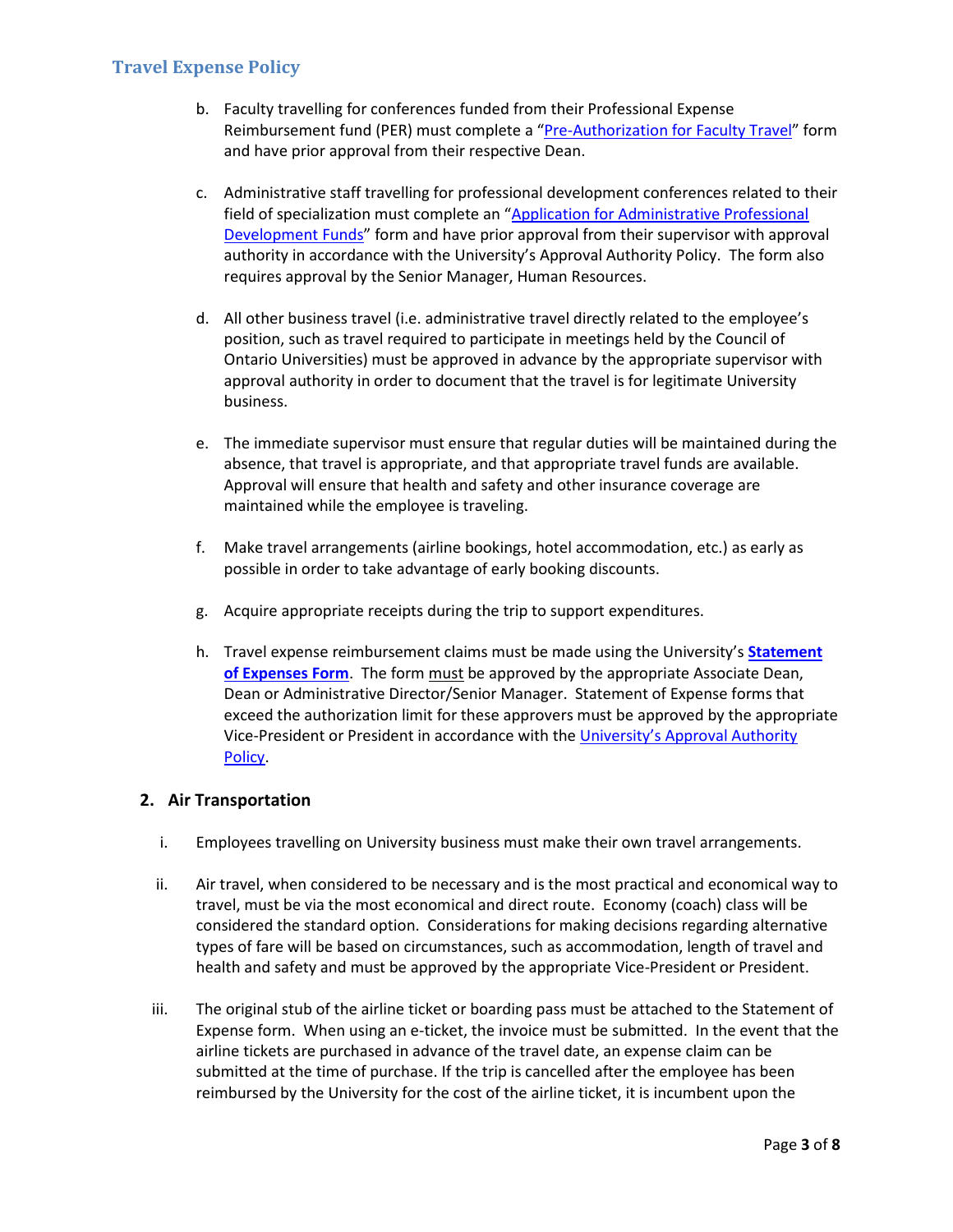employee and the supervisor to ensure that the University receives the refunded dollar amount or future travel credit, whichever method of reimbursement is provided by the airline.

- iv. Flight insurance for air transportation is an allowable expense.
- v. Excess baggage charges will be allowed only where, in the opinion of the approval authority, such charges are incurred for business purposes.
- vi. Staff and faculty travelling internationally on business should complete an itinerary including contact information to be kept on file by the immediate supervisor, in case of emergency.

## **3. Train**

i. Travel by train is permitted when it is the most practical and economical way to travel. A coach class economy fare is the standard rate. Business class may be acceptable with prior approval in limited circumstances such as the provision of reasonable accommodation (i.e. health reasons).

### **4. Taxi, Limousine, Bus**

i. Employees are required to attach receipts for these services to their Statement of Expense form.

### **5. Automobile**

- i. When road transportation is the most practical, economical way to travel, a rental or personal vehicle may be used; however, **car rental is the preferred method**. Employees are encouraged to rent a vehicle when travelling on University business. A personal vehicle should only be used in limited situations where the vehicle is the most economical and effective choice when considering all factors such as costs, time constraints, itinerary, weather, insurance coverage, etc.
- ii. Fines for parking and traffic violations any kind will not be reimbursed.

#### **6. Rental Vehicle**

- i. When renting a vehicle, up to a full-size model is acceptable. Any exceptions must be guided by the principle that the rental vehicle is the most economical and practical method of travel taking into account the business purpose, number of occupants and safety (including weather) considerations.
- ii. Vehicles rented by University employees for approved University business should be rented through the University's Vendors of Record (currently Discount and Enterprise) and payment should be made using the employee's AMEX corporate credit card. The AMEX corporate credit card includes car rental insurance benefits, so employees can waive the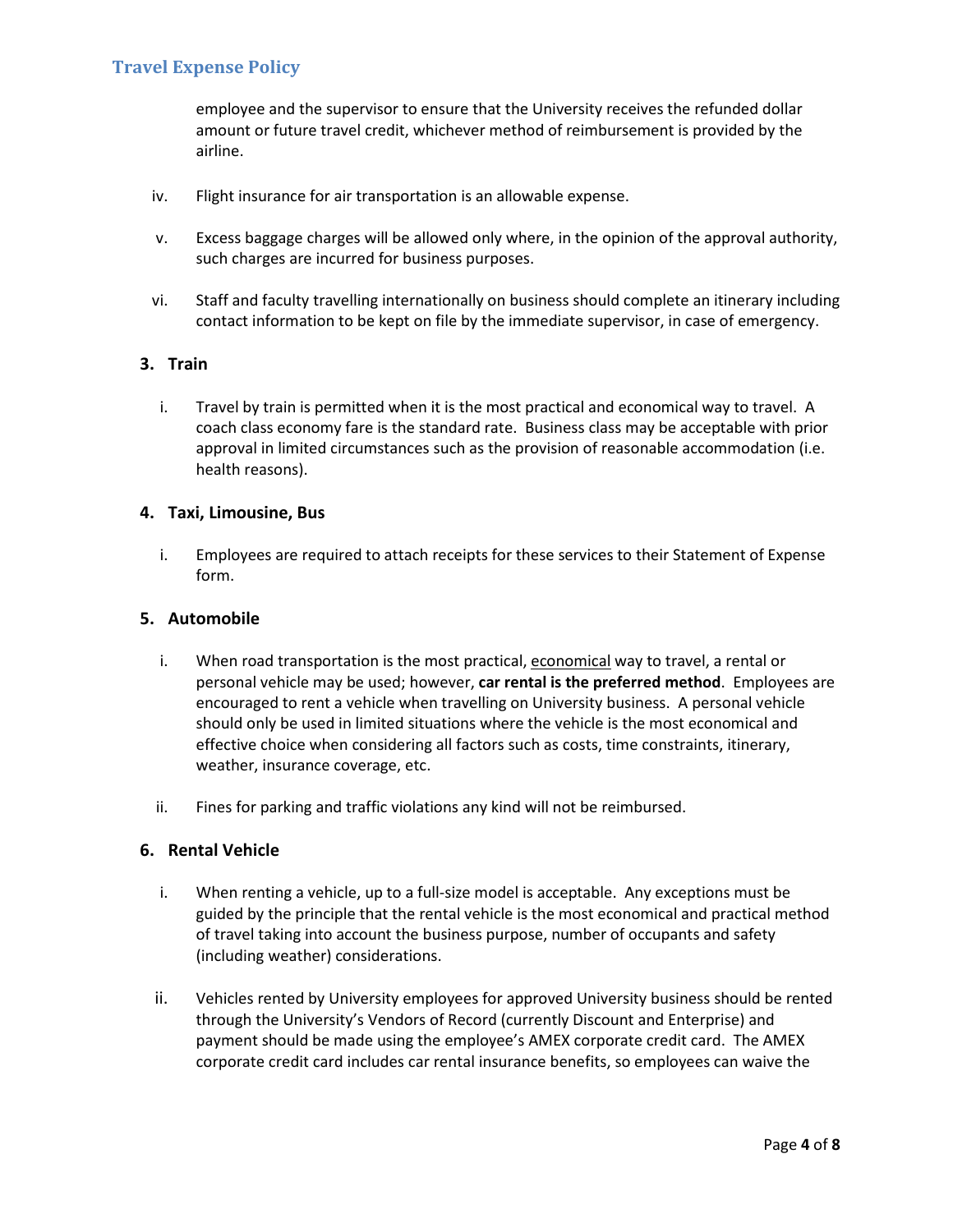extra insurance charge with the car rental agency. This insurance is not available for truck rentals or passenger vans that hold more than seven people.

- iii. Employees who do not use an AMEX corporate credit card (or a personal credit card that has equivalent car rental insurance benefits) to pay for the rental must purchase the daily insurance coverage with the car rental agency and must complete a purchase requisition prior to scheduling the rental. It is strongly recommended that employees obtain a corporate credit card when renting a vehicle for University business in order to avoid the extra costs associated with purchasing the daily rental insurance.
- iv. **All rentals for University business, regardless of method of payment, must be rented under the name of Nipissing University in order for the vehicle to be insured under the University's insurance policy.**
- v. To avoid higher gasoline charges, employees should refuel the rental vehicle prior to returning it to the rental agency.
- vi. Reimbursement for vehicle rentals will include the rental charge, gasoline and insurance coverage. Original receipts must be attached to the Statement of Expense form for reimbursement.
- vii. Please refer to the University's Frequently Asked Questions (FAQs) for additional information regarding automobile rental for University business.

### **7. Use of Personal Vehicle**

- i. Use of an employee's private automobile should only be used in very limited circumstances as indicated in E.5.i. To ascertain whether or not car rental is more economical, please refer to the "Travel Vehicle Rental/Own Comparison" form available on Web Advisor.
- ii. Employees using a personal vehicle must be aware that in the event of an accident, it is their personal vehicle insurer that is the primary carrier. If the employee is carrying passengers, it is the driver's/owner's responsibility to ensure that their motor vehicle insurance includes coverage for business use of the vehicle.
- iii. It is advisable that employees discuss all travel arrangements with their supervisor prior to travelling so that a mutual understanding can be agreed upon with regard to reimbursement for car travel.
- iv. If travel by personal automobile is authorized by the appropriate approval authority, the University will reimburse the employee at a rate of \$0.41/km for actual kilometers driven. The kilometer allowance is deemed to cover reimbursement for **all** related expenses including, but not limited to, gas, oil, insurance, repairs and maintenance. Gas receipts are **not** required to be submitted when claiming the kilometer allowance.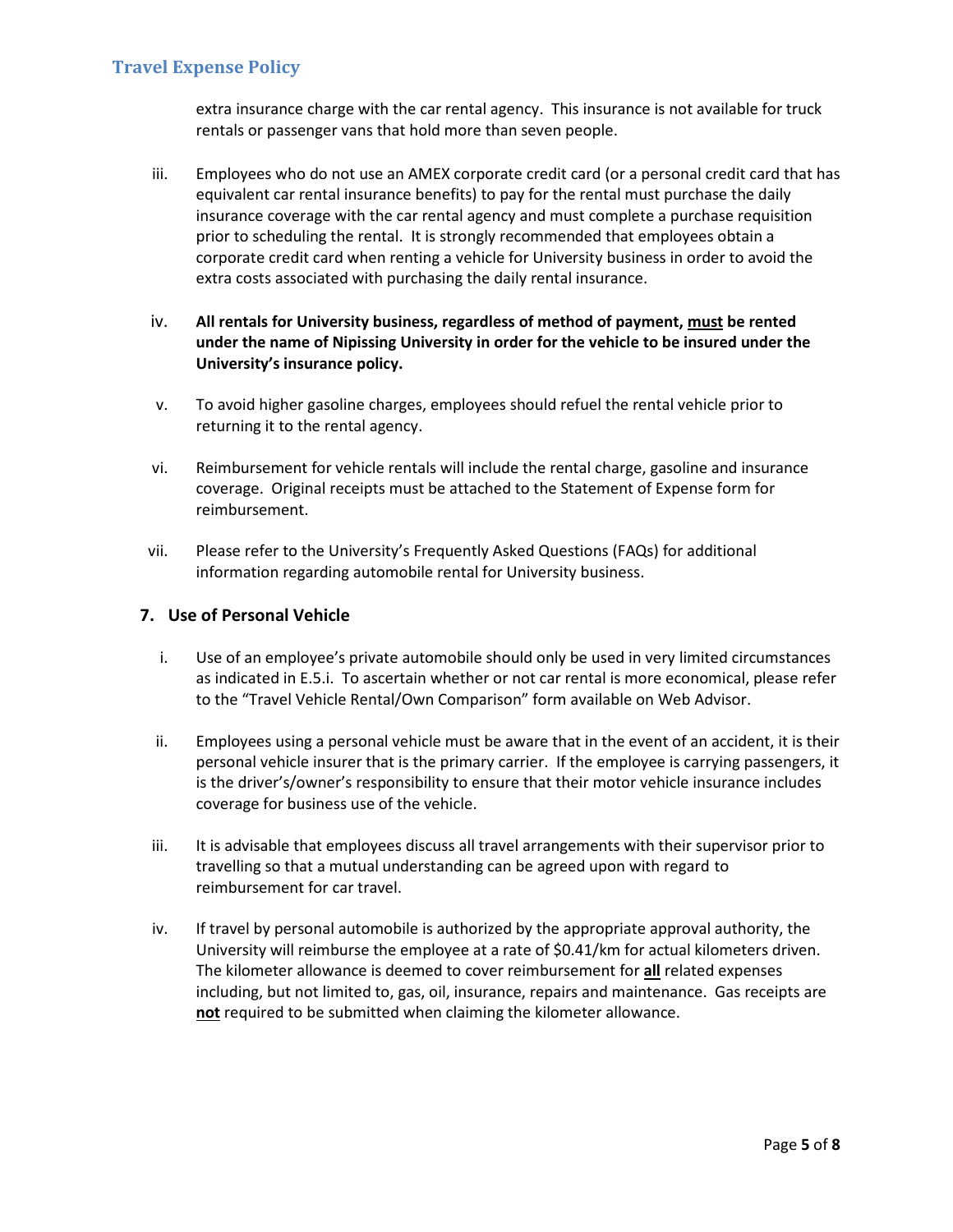### **8. Accommodation**

- i. Employees are responsible for making their own accommodation arrangements. Reimbursement for hotels, motels and other lodging will be limited to reasonable amounts in the particular circumstances and should not exceed the standard room rate. Itemized receipts are required. Visit th[e CAUBO website](http://www.caubo.ca/front) for more information on preferred rates available to the University.
- ii. The maximum rate for accommodation with friends or relatives in lieu of hotels, motels and other lodging while on University business is \$30.00 per night with a receipt of a gratuitous gift.
- iii. Charges for in-house movies, mini-bar items or personal items will not be reimbursed.

#### **9. Meals**

i. Meal expenditures will be reimbursed based on actual amounts incurred up to a daily maximum of \$50.00 and is to cover meals and incidental expenses, such as gratuities and taxes. The daily maximum shall be allocated as follows for partial days of travel or where some meals are included in the cost of registration:

| <b>North America</b>    | <b>International</b>    |
|-------------------------|-------------------------|
| Breakfast - \$10.00     | Breakfast - \$12.00     |
| $\vert$ Lunch - \$15.00 | Lunch - \$18.00         |
| Dinner - \$25.00        | Dinner - \$30.00        |
| Daily Maximum: \$50.00  | Daily Maximum - \$60.00 |

- ii. Reimbursement of meal expenses up to the daily maximum must be supported by original, itemized receipts showing a breakdown of all expenses, including taxes. Credit card receipts and interact slips are not acceptable.
- iii. Alcohol will **not** be reimbursed.

#### **10. Incidentals**

i. Reasonable small expenditures where it is either impractical or impossible to acquire receipts may be claimed. Such expenditures would include such items as meter parking, subway tokens, reasonable gratuities for baggage assistance, etc. While receipts are not required, such actual expenditures must be itemized for each travel day and shall not exceed \$10 per item.

#### **11. Other Eligible Expenses**

- i. Other expenditures may be reimbursed if incurred for University business and are approved by the appropriate approval authority. Examples of other eligible expenses include:
	- a. Reasonable telephone charges;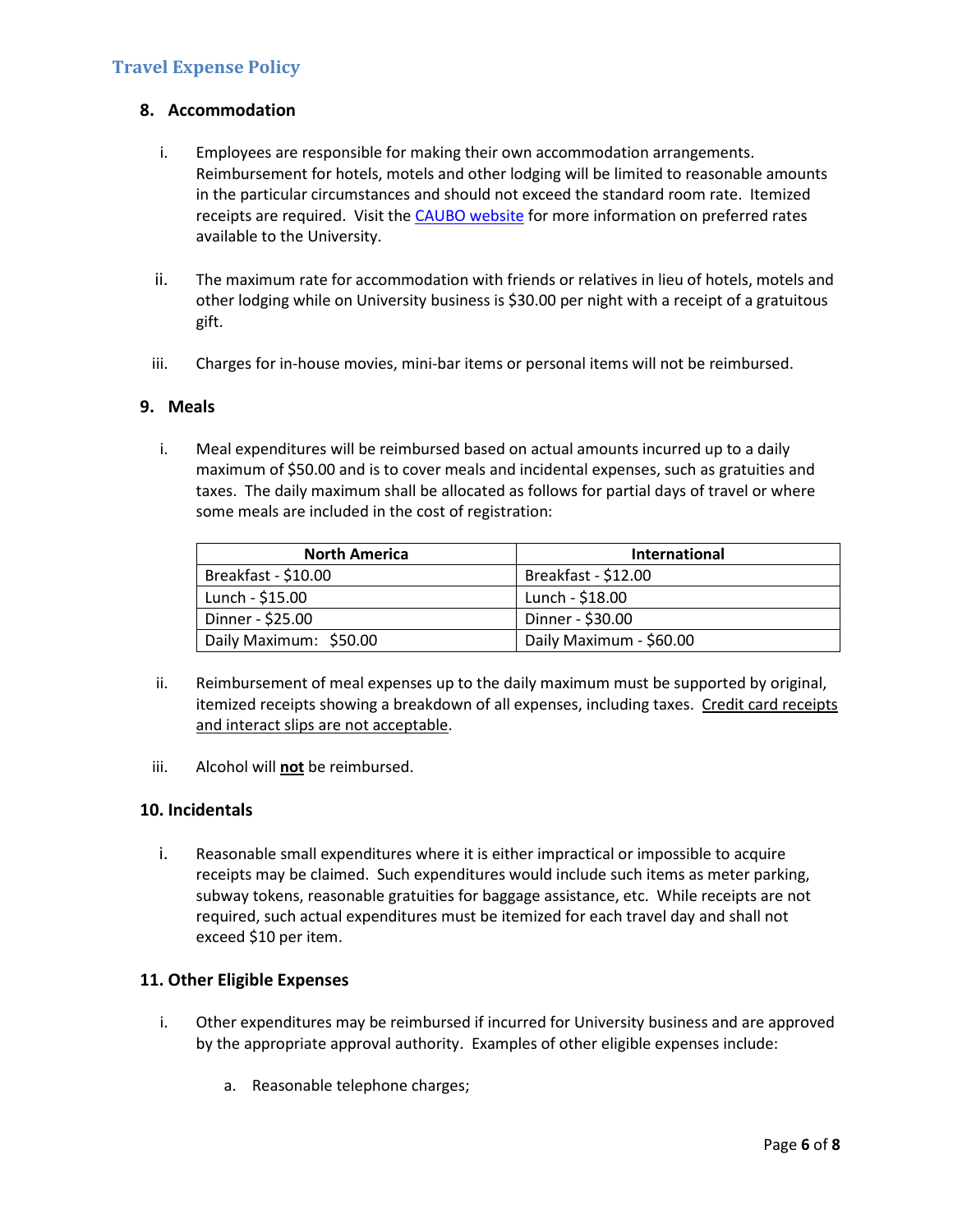- b. Reasonable laundry/dry cleaning after 7 consecutive days of business travel; and
- c. Visa, passport, currency exchange charges if specifically incurred for University business.

#### **12. Ineligible Expenses**

- i. Expenses of a personal nature or for a spouse or other individual accompanying the employee will not be reimbursed.
- ii. The cost of entertainment is normally considered a personal expense and is ineligible for reimbursement.
- iii. Late payment/service charges on personal credit cards or the AMEX corporate credit card will not be reimbursed.
- iv. Charges for valet parking will not be reimbursed.
- v. Purchases of equipment or fixed assets are not eligible expenses. These purchases shall be made in accordance with the [University's Procurement Policy.](http://www.nipissingu.ca/departments/finance-administration-and-capital-investments-vice-president/Documents/2.3.2012.U---Procurement%20Policy.pdf)

#### **13. Reimbursement and Approval of Expenditures**

- i. Summary of responsibilities of employees submitting an expense claim:
	- a. Obtain prior approval for travel from the appropriate supervisor. A [Pre-](http://www.nipissingu.ca/departments/finance-administration-and-capital-investments-vice-president/Pages/Forms.aspx)[Authorization for Faculty Travel Form](http://www.nipissingu.ca/departments/finance-administration-and-capital-investments-vice-president/Pages/Forms.aspx) or an [Application for Administrative](http://www.nipissingu.ca/departments/finance-administration-and-capital-investments-vice-president/Pages/Forms.aspx)  [Professional Development Funds](http://www.nipissingu.ca/departments/finance-administration-and-capital-investments-vice-president/Pages/Forms.aspx) must be attached to th[e Statement of Expense](http://www.nipissingu.ca/departments/finance-administration-and-capital-investments-vice-president/Pages/Forms.aspx)  [Form](http://www.nipissingu.ca/departments/finance-administration-and-capital-investments-vice-president/Pages/Forms.aspx) where appropriate.
	- b. Retain appropriate original, itemized receipts to support expenditures.
	- c. Prepare a Statement of Expense form detailing the purpose of the trip, duration, budget accounts to be charged, etc. Attach appropriate original itemized receipts, ensure statement is approved by the appropriate approval authority (see E.1.h of this policy) and forward to the Accounts Payable Department within 10 working days after returning from a trip.
	- d. A separate Statement of Expense Form should be submitted for each trip.
	- e. Any overpayments must be repaid to the University.
	- f. If an employee is leaving employment with the University, all expense claims must be submitted prior to leaving the University.
- ii. The University will not reimburse expenses that are older than **6 months**.
- iii. Reimbursement of expenses does not in itself constitute final approval, and all expenses statements are subject to audit and subsequent adjustment if necessary.
- iv. The individual approving the expense statement is responsible for ensuring that the expenses are for University purposes, include sufficient supporting documentation and comply with this policy.